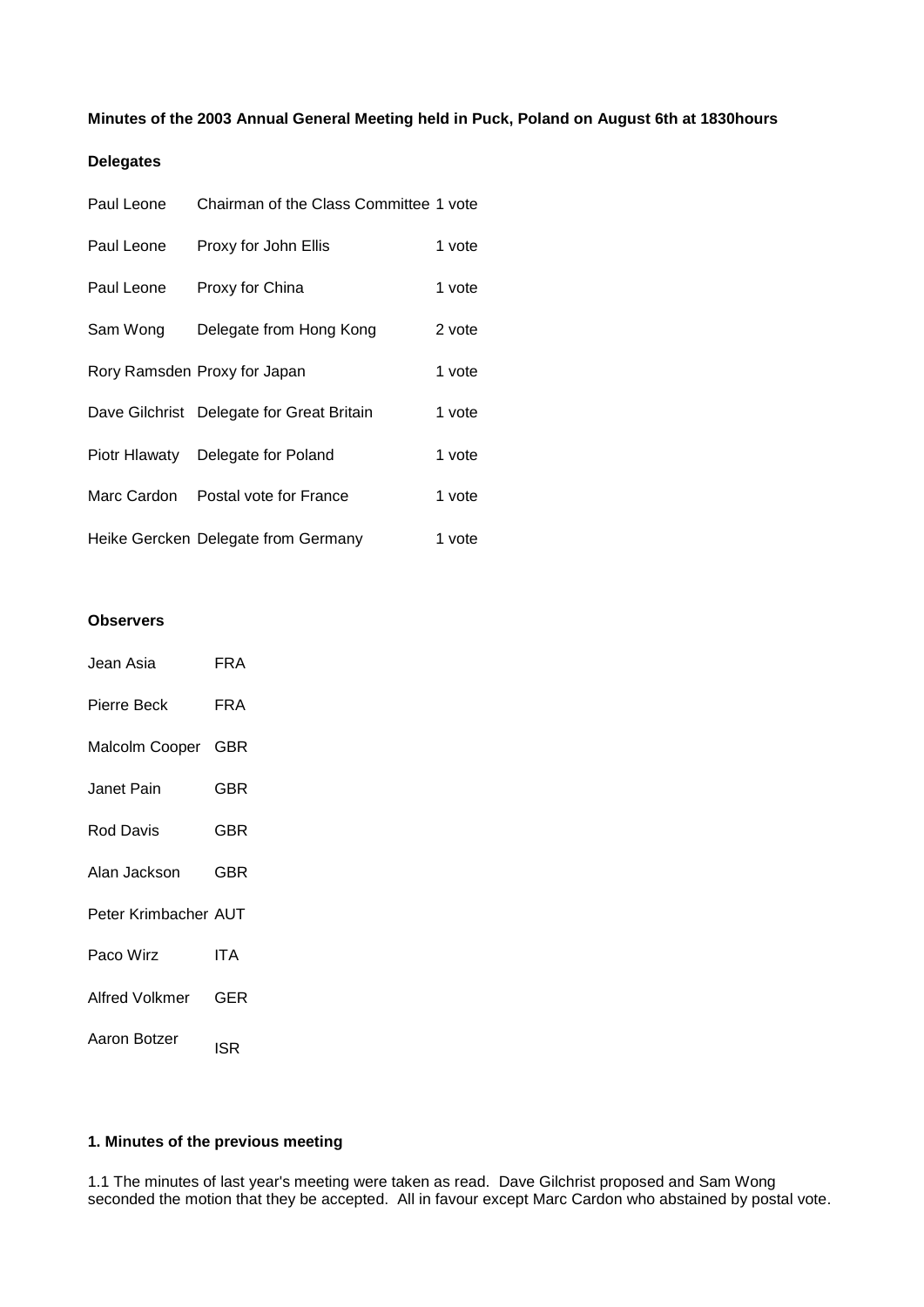# **2. Chairman's Report**

2.1 The objectives of the class have been established as follows:

- Ensure the continuing success and enjoyment of competitive and recreational longboard racing;

- Provide world class World and Continental championship events to attract a growing number of sailors;

- Increase the number of female sailors participating in major championships;

- Stimulate and support the evolutionary technical development of Raceboard design;

- Strengthen the Class structure to be able to support the potential inclusion of an Olympic format

2.2 Consistent with our objectives and in response to a desire to have a clearer structure for racing by all long board classes we recently determined to

- Hold separate stand-alone high profile Raceboard World Open Championship events;

- Continue to stage continental championships outside Europe in association with IMCO and the MJOD;

- Continue to stage joint European and World Master Championships with the Aloha Under 15 Class, the Mistral Junior Under 17 class and the IMCO Youth class events.

2.3 The class has stabilized the declining trend in the participation in our championships despite the failure to attract more women this year. That said it is still not easy to establish a stand alone Open World Championship however there is a renewed interest in the class.

2.4 The class has to face the challenge that there is only one manufacturer making longboards that comply with current class rules.

2.5 The class is represented on the IWA board by John Ellis (IWA Treasurer) and Paul Leone. The classes are now working positively together to move the sport forward and develop new initiatives.

2.6 The Raceboard website has been transferred to the same servers as those used by all the other classes except the IFWC. The front page now includes a "breaking news" section which is updated with daily reports and images during championships and as often as necessary at other times. News stories supplied by others are most welcome. The Raceboard site can be found at [http://www.raceboard.org/](http://www.raceboard.org/page0052v01.htm)

# **3. Financial Statements**

3.1 Raceboard class accounts are integrated into the overall accounts for the IWA which also include the income and expenditure of all other member classes.

3.2 Last year saw a revenue of Euro 8000 and an expenditure of Euro 2644. The surplus remains with the IWA and is used to support the ongoing work of the class's administration and development.

3.3 The return to the racers comes in the form of well organised events and better deals for accommodation and food.

3.4 There being no other questions from the floor, this item was closed.

### **4. Class Committee Election**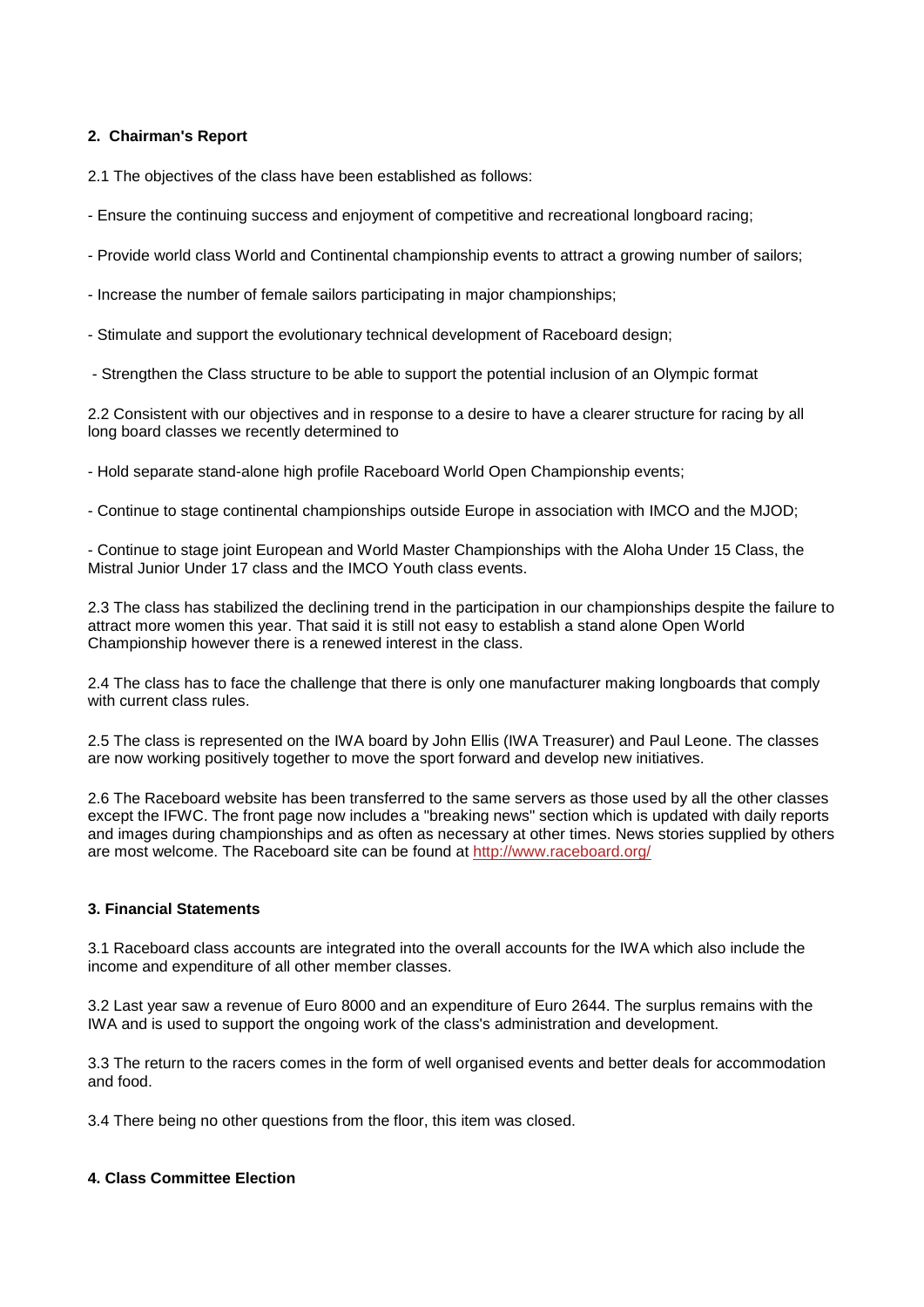4.1 Current class Committee members include Peter England, Gyorg Partos, Augusta Garcia, Didier Flamme, Sam Wong, John Ellis and Paul Leone as chairman. The whole committee was advised of the election and asked whether they wished to be considered for a further term of office. Peter, Gyorg and Augusto did not proffer their nomination. Those therefore standing for re-election were Paul, Didier, Sam and John.

4.2 Peter Krimbacher (AUT) and Piotr Hlawaty (POL) asked to stand for election.

4.3 Peter Krimbacher (AUT) introduced himself to the meeting by saying that he had been involved in the racing scene for many many years first as a competitor and then as a coach. He is very concerned about the continued evolution of the sport and the effort to establish a strong overall structure for the sport. He is closely involved in one of the consortia putting forward equipment for evaluation by ISAF in the upcoming windsurfing trials.

4.5 Piotr Hlawaty, although is not an active racer is an active organiser. He is 53 and a member of the sport committee of the Polish Sailing Federation. He graduated as a civil engineer and eight years ago became a member of the Sopot Windsurfing Club which he is now the commodore. He has recently been responsible for its complete reconstruction to an extremely high standard.

4.6 Sam Wong proposed that the new committee be voted in 'en blocque'. Dave Gilchrist seconded this proposal. The vote in favour was unanimous.

### **2003-2005 committee members elected**

Paul Leone GBR Chairman Didier Flamme FRA John Ellis GBR Tak Sum Wong HKG Peter Krimbacher AUT Piotr Hlawaty POL

### **5. Class Committee Recommendations & 2004 Regatta programme**

5.1 Mexico now includes the Raceboard Worlds so Raceboarders of all ages may take part. It was agreed that everyone should race in one fleet provided that separate results are produced for established divisions (i.e with stand-alone scoring for the Masters 7.5 and Unlimited Championships). As a result, the AGM agreed that it would be possible for a Master to win both the Open and the Masters 7.5 titles. Racers hoping to race in the 'open' worlds were reminded to bring a 7.5 m sail.

5.2 It was agreed that the 2004 Masters Worlds would be held in Neserva, Bulgaria.

5.3 There is a possibility that the 2004 Open Worlds could take place in Turkey; Eilat, Israel; or Greece. However, after the postponement of the 2003 event, organisers will need to be convinced that a stand alone event is financially viable.

### **6. Any other business**

6.1 The class website will be developed to include a 'subscribe' facility to enable a dedicated Raceboard mailing list to be built.